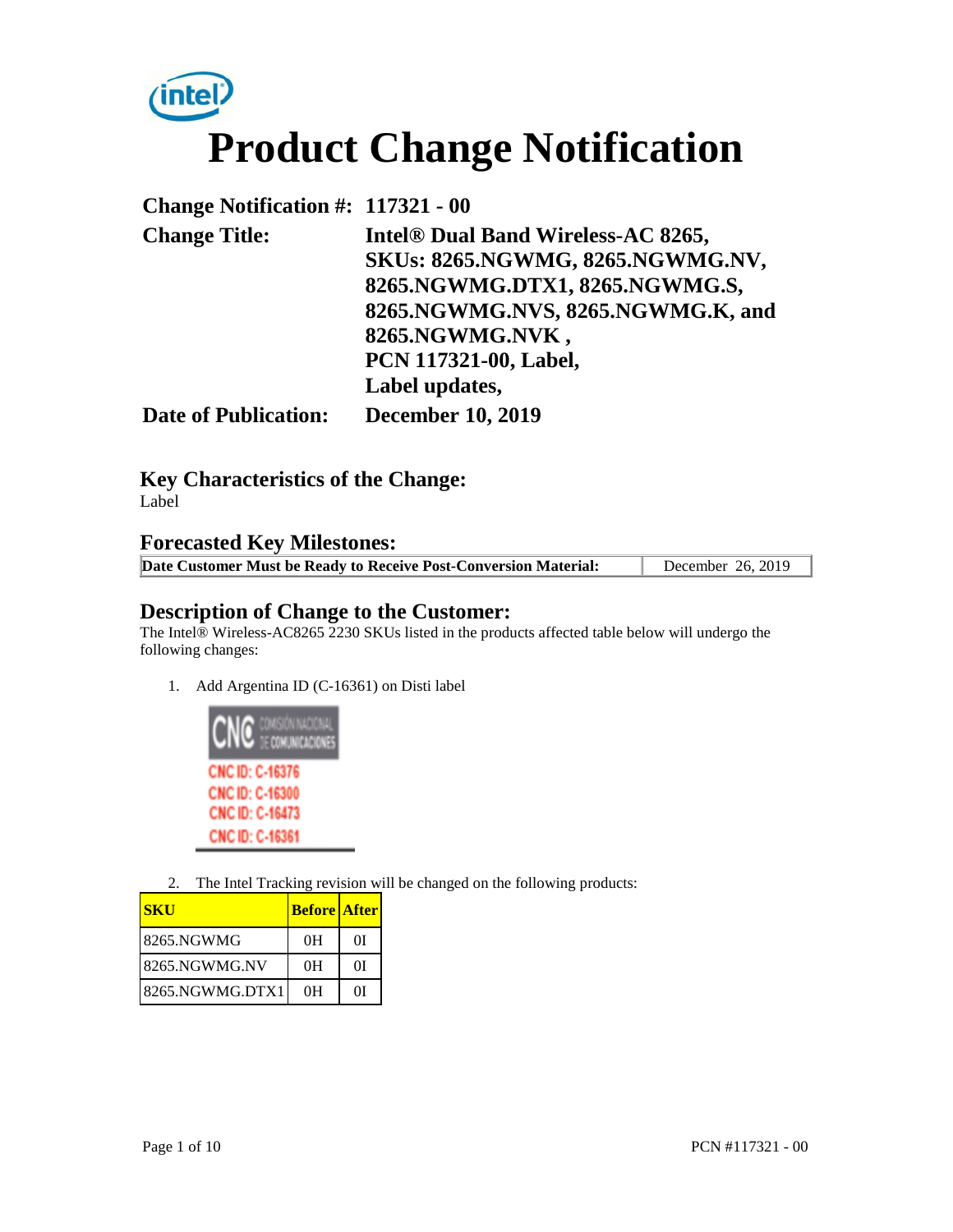| <b>Product Code</b>           | <b>Product Label - Before</b>                                                                                                                                                                                                                                                                                                                                                                           | <b>Product Label - After</b>                                                                                                                                                                                                                                                                                                                                                                                     |
|-------------------------------|---------------------------------------------------------------------------------------------------------------------------------------------------------------------------------------------------------------------------------------------------------------------------------------------------------------------------------------------------------------------------------------------------------|------------------------------------------------------------------------------------------------------------------------------------------------------------------------------------------------------------------------------------------------------------------------------------------------------------------------------------------------------------------------------------------------------------------|
| 8265.NGWMG<br>8265.NGWMG.DTX1 | J30628-003<br>PO 21<br>Intel® Model: 8265NGW<br>△<br><b>AUX</b><br>MAIN<br>T P/N: G86C0007J510<br>SPS: 851592-001 OH<br>WFM: 000000XXXXXX<br>m<br><b>BDM: OOOOOOXXXXXX</b><br>FCC ID: XXXXXXXXX<br>MM: XXXXXX<br>8SSW10K97446<br>HHHHYMDSSSS<br>TA: J29831-008<br><b>FRU P/N: 01AX702</b><br><b>Made in China</b><br>EC: 273681<br>M<br>IC:1000M-8265NG<br>Anatel: 03877-16-02198<br>PTA APPROVED MODEL | J30628-003<br>潑<br>Intel® Model: 8265NGW<br>∠<br>AUX<br>$\frac{MAN}{2}$<br>T P/N: G86C0007J510<br>SPS: 851592-00 01<br><b>WFM: OOOOOOXXXXXX</b><br><b>BDM: OOOOOOXXXXXX</b><br>FCC ID: XXXXXXXXX<br><b>MM: XXXXXX</b><br>8SSW10K97446<br>HHHHYMDSSSS<br>TA: J29831-009<br><b>FRU P/N: 01AX702</b><br><b>Made in China</b><br>EC: 273681<br>1Ò<br>IC:1000M-8265NG<br>Anatel: 03877-16-02198<br>PTA APPROVED MODEL |

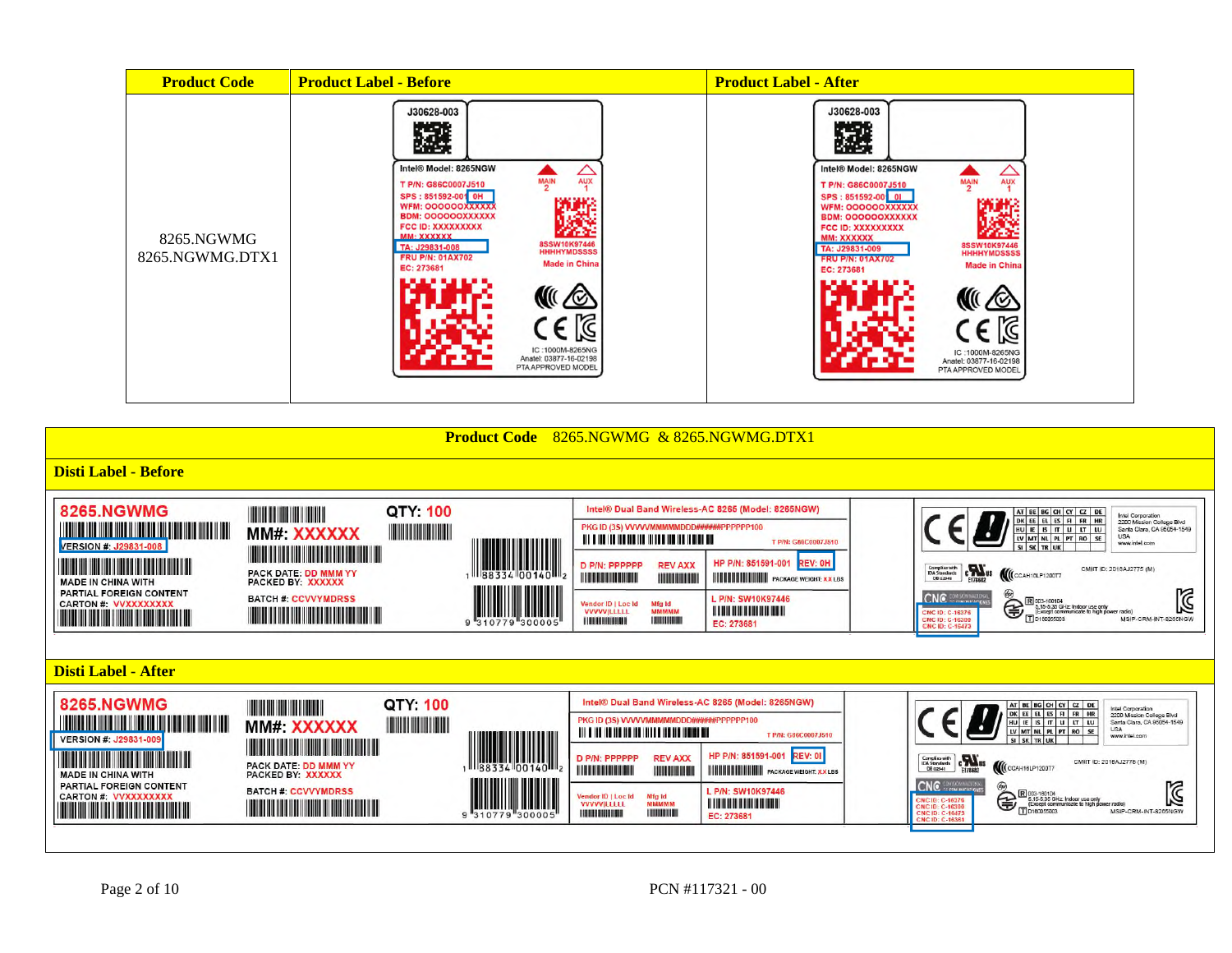| <b>Product Code</b> | <b>Product Label - Before</b>                                                                                                                                                                                                                                                                                                                                                       | <b>Product Label - After</b>                                                                                                                                                                                                                                                                                                                                                        |
|---------------------|-------------------------------------------------------------------------------------------------------------------------------------------------------------------------------------------------------------------------------------------------------------------------------------------------------------------------------------------------------------------------------------|-------------------------------------------------------------------------------------------------------------------------------------------------------------------------------------------------------------------------------------------------------------------------------------------------------------------------------------------------------------------------------------|
| 8265.NGWMG.NV       | J30628-003<br>Intel® Model: 8265NGW<br>∠<br>AUX<br>MAIN<br>T P/N: G86C0007J610<br>SPS: 851594-00 0H<br>WFM: OOOOOOOXXXXXX<br><b>BDM: OOOOOOXXXXXX</b><br>FCC ID: XXXXXXXXX<br>MM: XXXXXXX<br>8SSW10K97453<br>T1SSYMDXXXX<br>TA: J29844-008<br><b>FRU P/N: 01AX704</b><br><b>Made in China</b><br>EC: 273840<br>M<br>IC:1000M-8265NG<br>Analel: 03877-16-02198<br>PTA APPROVED MODEL | J30628-003<br>K.C.<br>Intel® Model: 8265NGW<br>Aux<br>$\frac{100}{2}$<br>T P/N: G86C0007J610<br>SPS: 851594-001 01<br><b>WFM: OOOOOOXXXXXX</b><br>BDM: OOOOOOXXXXXX<br>FCC ID: XXXXXXXXX<br>r an<br>MM: XXXXXX<br>8SSW10K97453<br>T1SSYMDXXXX<br>TA: J29844-009<br><b>FRU FIN: UTAATU4</b><br>Made in China<br>⊠<br>IC:1000M-8265NG<br>Anatel: 03877-16-02198<br>PTA APPROVED MODEL |

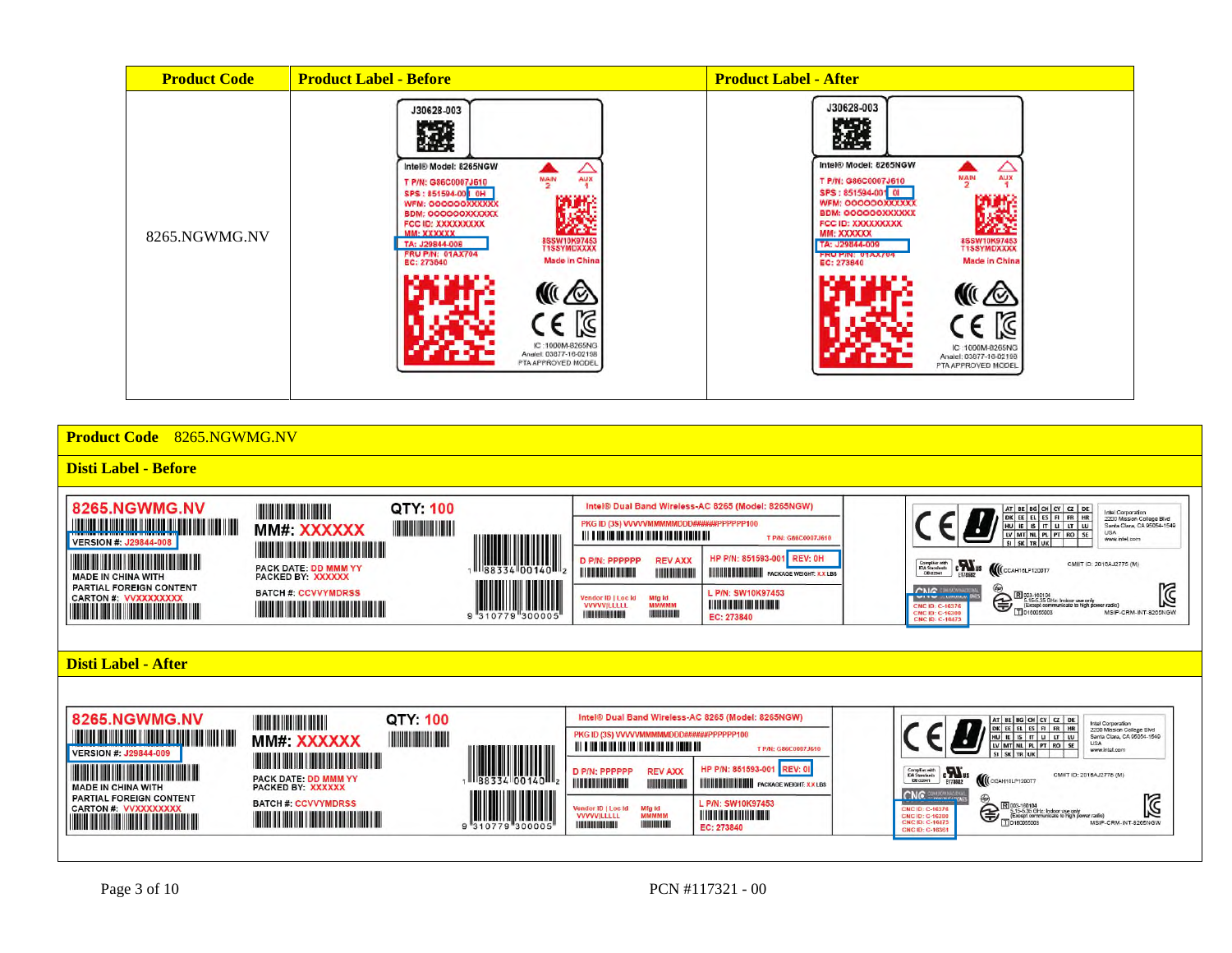

**Notes: TA is equivalent to TA number. Please refer table below for exact TA** 

#### **1) Table – TA Dash Up**

| <b>Product code</b> | <b>TA Before</b> | TA<br><b>After</b> |
|---------------------|------------------|--------------------|
| 8265.NGWMG.DTX1     | J58529-003       | J58529-004         |
| 8265.NGWMG          | J29831-008       | J29831-009         |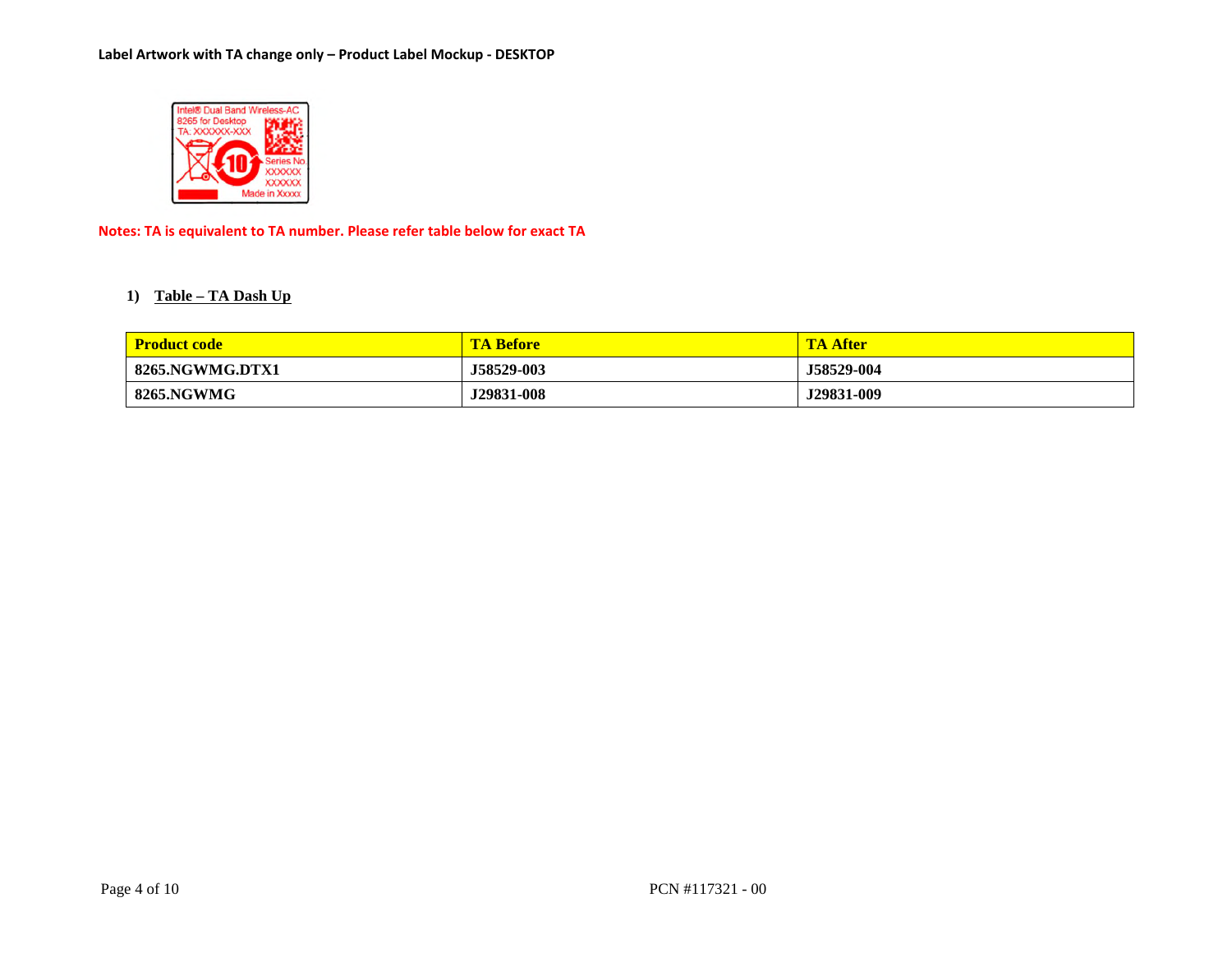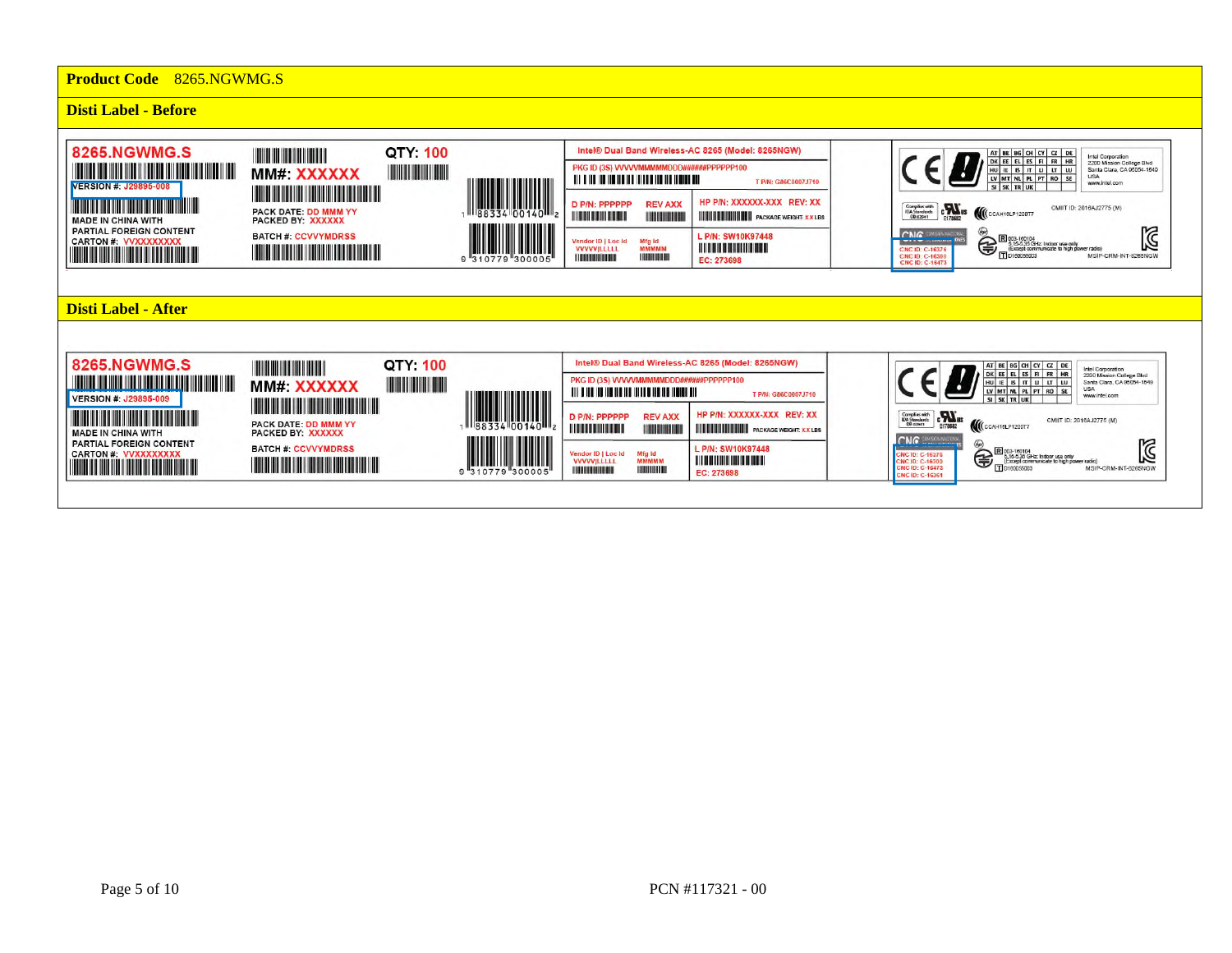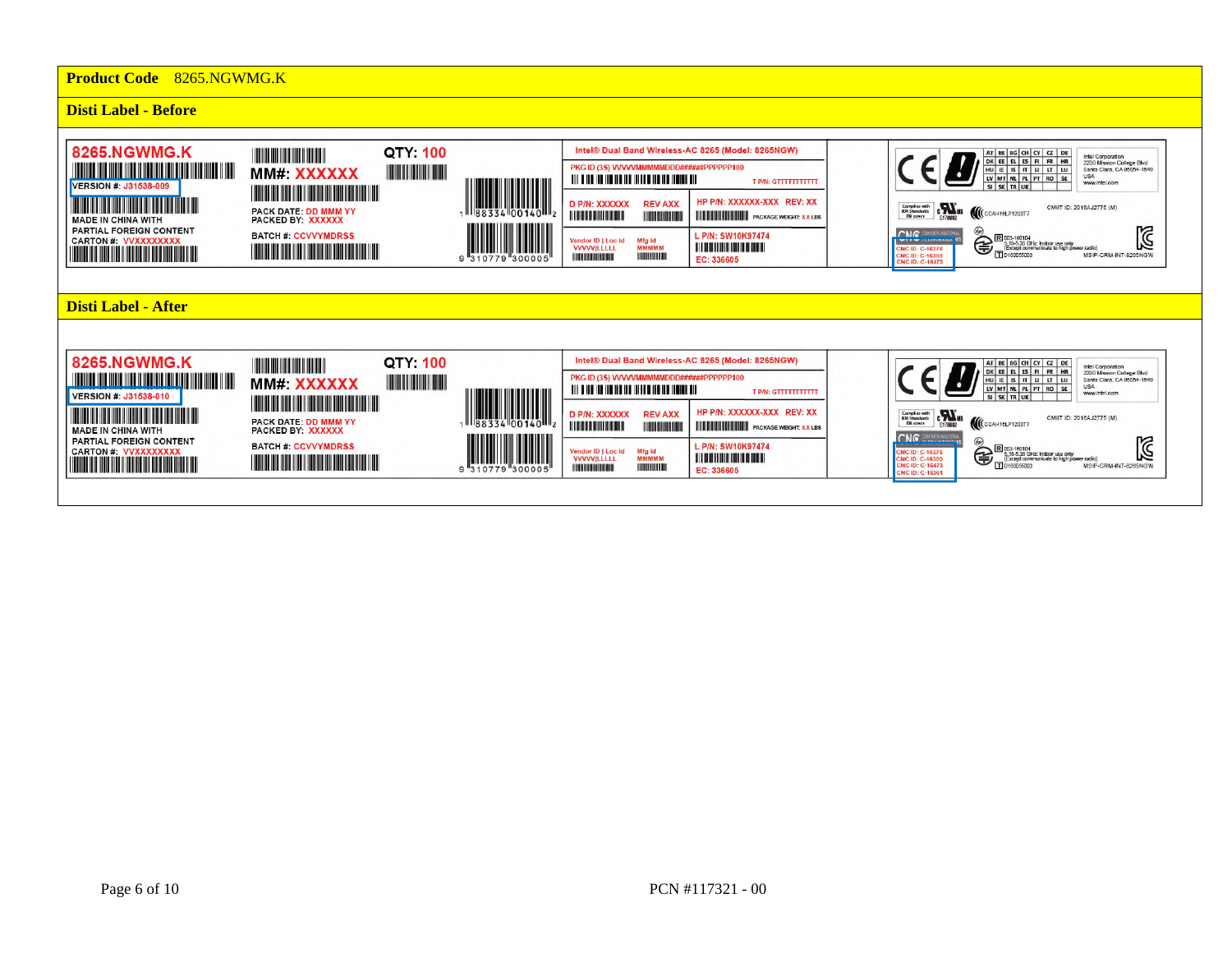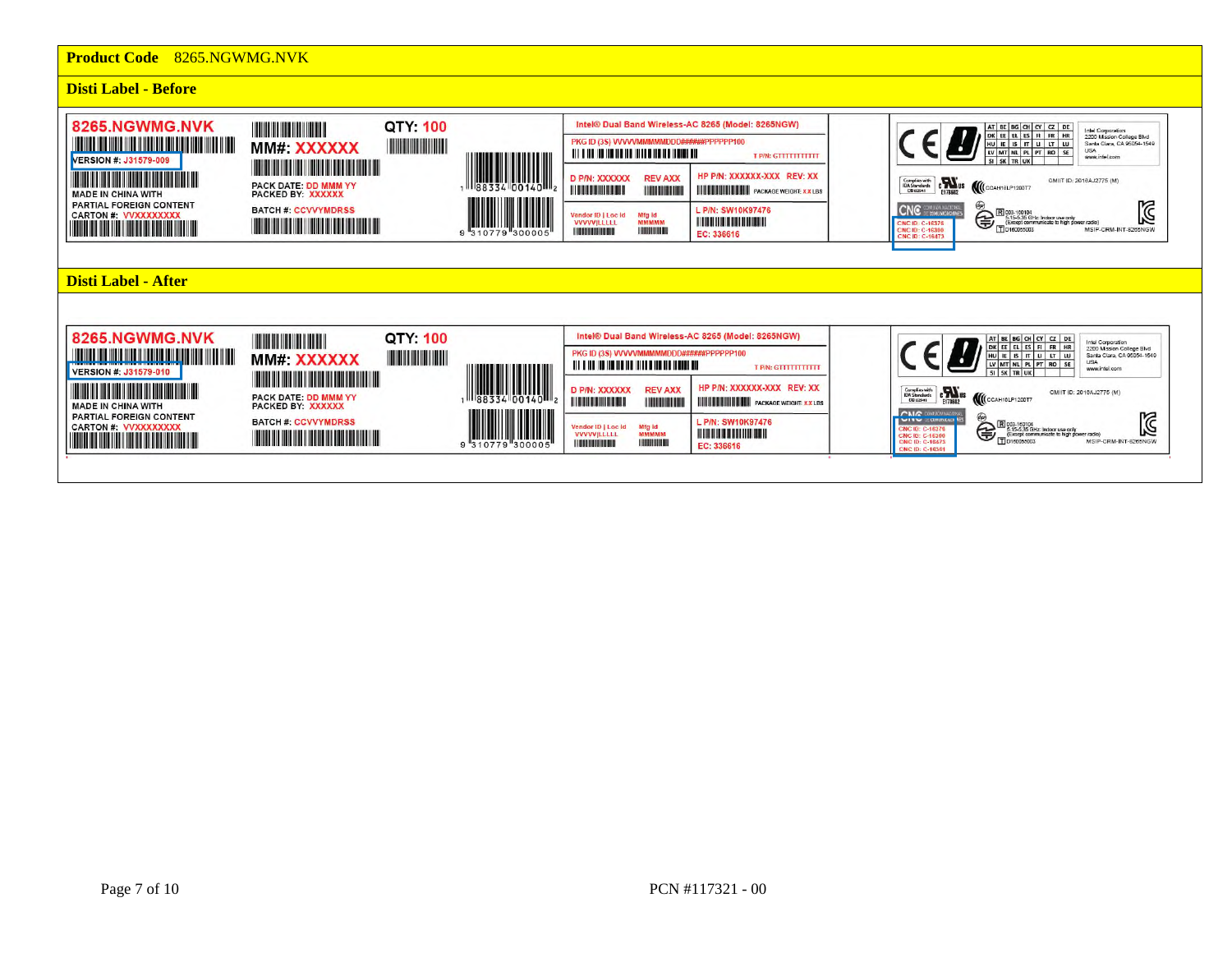**Label Artwork with TA Change only – Product Label Mockup - GENERIC** 



#### **Notes: TA is equivalent to TA number. Please refer table below for exact TA**

#### **1) Table – TA Dash Up**

| <b>Product code</b> | <b>TA Before</b> | <b>TA After</b>   |
|---------------------|------------------|-------------------|
| 8265.NGWMG.S        | J29895-008       | J29895-009        |
| 8265.NGWMG.NVS      | J29902-008       | J29902-009        |
| 8265.NGWMG.K        | J31538-009       | <b>J31538-010</b> |
| 8265.NGWMG.NVK      | J31579-009       | J31579-010        |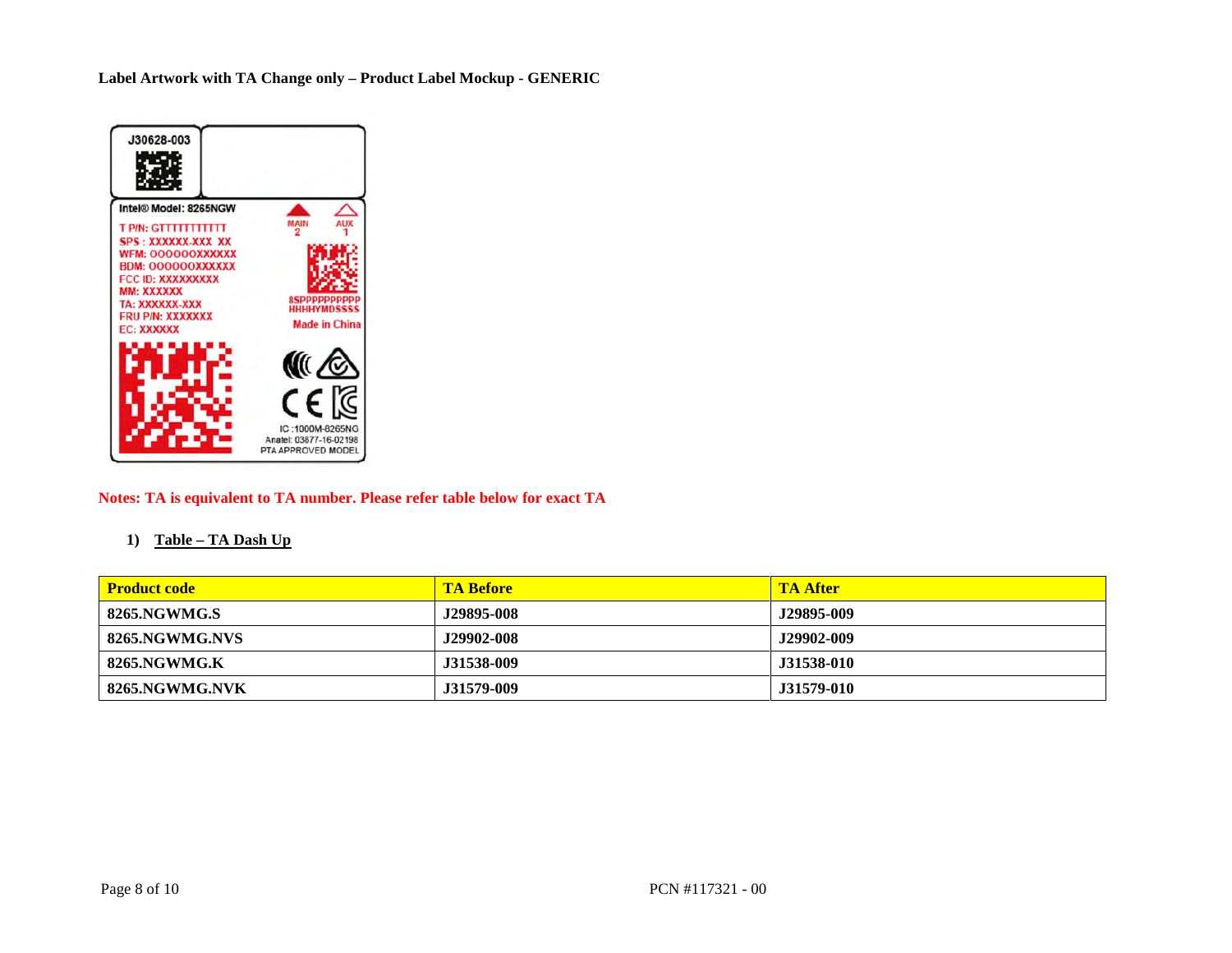## **Customer Impact of Change and Recommended Action:**

The label changes to the products do not affect functionality. Intel anticipates no impact to customers.

Intel will attempt to deplete pre-conversion material before shipping post-conversion material but there is a possibility of Intel shipping mixed inventory. Therefore, customers will need to manage and migrate to the post-conversion material as soon as possible.

Milestone dates are estimates and subject to change based on business and operational conditions.

Please contact your local Intel Field Sales Rep if you have any further questions about these changes.

| <b>Product Code</b>               |  |                   | MM#   Pre Change TA  Post Change TA |
|-----------------------------------|--|-------------------|-------------------------------------|
| 8265.NGWMG                        |  | 946658 J29831-008 | J29831-009                          |
| 8265.NGWMG.NV                     |  | 949399 J29844-008 | J29844-009                          |
| 8265.NGWMG.DTX1 958156 J58529-003 |  |                   | J58529-004                          |
| 8265.NGWMG.S                      |  | 951075 J29895-008 | J29895-009                          |
| 8265.NGWMG.NVS                    |  | 951076 J29902-008 | J29902-009                          |
| 8265.NGWMG.K                      |  | 951820 J31538-009 | J31538-010                          |
| 8265.NGWMG.NVK                    |  | 951821 J31579-009 | J31579-010                          |

# **Products Affected / Intel Ordering Codes:**

## **PCN Revision History:**

| <b>Date of Revision:</b> | <b>Revision Number:</b> | Reason:                  |
|--------------------------|-------------------------|--------------------------|
| December 10, 2019        | 00                      | Originally Published PCN |